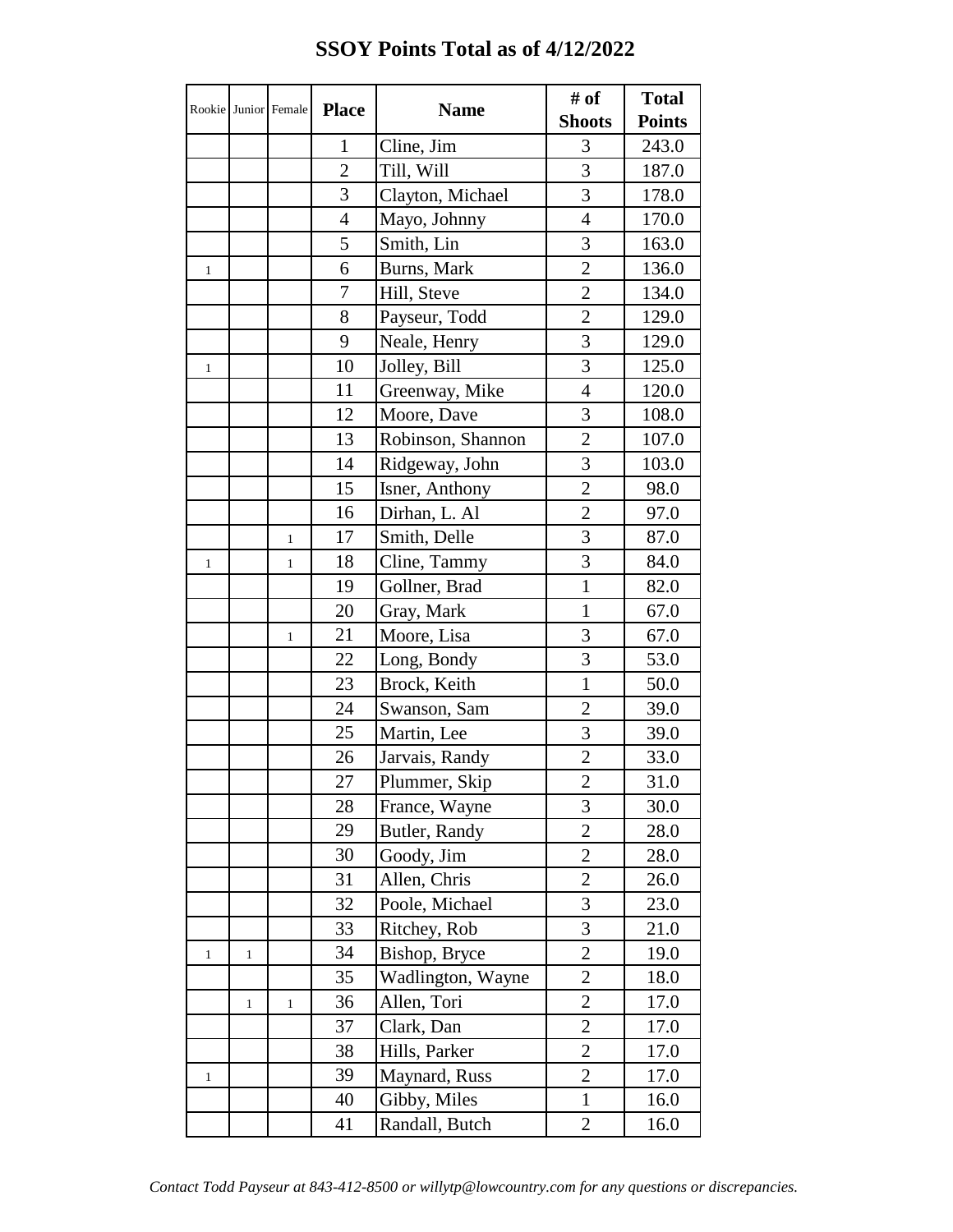|              |       | Rookie Junior Female | <b>Place</b> | <b>Name</b>          | # of<br><b>Shoots</b> | <b>Total</b>  |
|--------------|-------|----------------------|--------------|----------------------|-----------------------|---------------|
|              |       |                      |              |                      |                       | <b>Points</b> |
|              |       |                      | 42           | Cameron, Don         | $\mathbf{1}$          | 15.0          |
|              |       |                      | 43           | Palman, Greg         | $\overline{2}$        | 15.0          |
|              |       |                      | 44           | Barwick, Thomis      | $\mathbf{1}$          | 14.0          |
|              |       |                      | 45           | Brooks, Robert       | $\mathbf{1}$          | 14.0          |
| 1            |       |                      | 46           | Morse, Bob           | $\overline{2}$        | 14.0          |
|              |       |                      | 47           | St Martin, Cyril     | $\overline{2}$        | 13.0          |
|              |       |                      | 48           | Greene, Jeff         | $\overline{2}$        | 12.0          |
| $\mathbf{1}$ |       |                      | 49           | Massey, Ashby        | $\mathbf{1}$          | 11.0          |
|              |       |                      | 50           | Watson, Randy        | $\mathbf{1}$          | 11.0          |
|              |       |                      | 51           | Fitzwater, Tim       | $\mathbf{1}$          | 10.0          |
|              |       |                      | 52           | Rego, Tim            | $\mathbf{1}$          | 10.0          |
|              |       |                      | 53           | Stanley, Steve       | $\mathbf{1}$          | 10.0          |
|              |       |                      | 54           | Benoit, Travis       | $\mathbf{1}$          | 9.0           |
|              |       |                      | 55           | Bosley, John         | $\mathbf{1}$          | 9.0           |
|              |       |                      | 56           | Kennedy, Berry       | $\mathbf{1}$          | 8.0           |
|              |       |                      | 57           | Glover, Dan          | $\mathbf{1}$          | 8.0           |
|              |       |                      | 58           | Tripp, Curtis (Mike) | $\overline{2}$        | 8.0           |
|              |       |                      | 59           | Haley, Arnold        | $\overline{c}$        | 7.0           |
| $\mathbf{1}$ |       | $\mathbf{1}$         | 60           | Coombs, Rylee        | $\overline{2}$        | 6.0           |
|              |       |                      | 61           | Drake, Dennis        | $\mathbf{1}$          | 6.0           |
|              |       |                      | 62           | Holzbach, Ronald     | $\overline{2}$        | 6.0           |
|              |       |                      | 63           | Mallory, Bobby       | $\mathbf{1}$          | 6.0           |
|              |       |                      | 64           | Sanders, Dwight      | $\mathbf{1}$          | 6.0           |
|              |       |                      | 65           | Steen, David         | $\mathbf{1}$          | 6.0           |
|              |       |                      | 66           | Young, Karl          | $\overline{2}$        | 6.0           |
|              |       |                      | 67           | Farrish, Michael     | $\mathbf{1}$          | 5.0           |
|              |       |                      | 68           | Luce, Mike           | $\mathbf{1}$          | 5.0           |
|              |       |                      | 69           | Shaw, Wayne          | $\mathbf{1}$          | 5.0           |
|              |       |                      | 70           | Roberson, David      | $\mathbf{1}$          | 4.0           |
|              |       |                      | 71           | Morgan, Mike         | $\mathbf{1}$          | 4.0           |
|              |       |                      | 72           | Wadington, Peggy     | $\mathbf{1}$          | 4.0           |
| $\mathbf{1}$ |       |                      | 73           | Halm, Russ           | $\mathbf{1}$          | 3.0           |
|              |       |                      | 74           | Keren, Ali           | $\mathbf{1}$          | 2.0           |
| $\mathbf{1}$ | $\,1$ | $\mathbf{1}$         | 75           | Bunker, Raven        | $\mathbf{1}$          | 1.0           |
| $\mathbf{1}$ |       | $\mathbf{1}$         | 76           | Rochester, Margy     | $\mathbf{1}$          | 1.0           |

## **SSOY Points Total as of 4/12/2022**